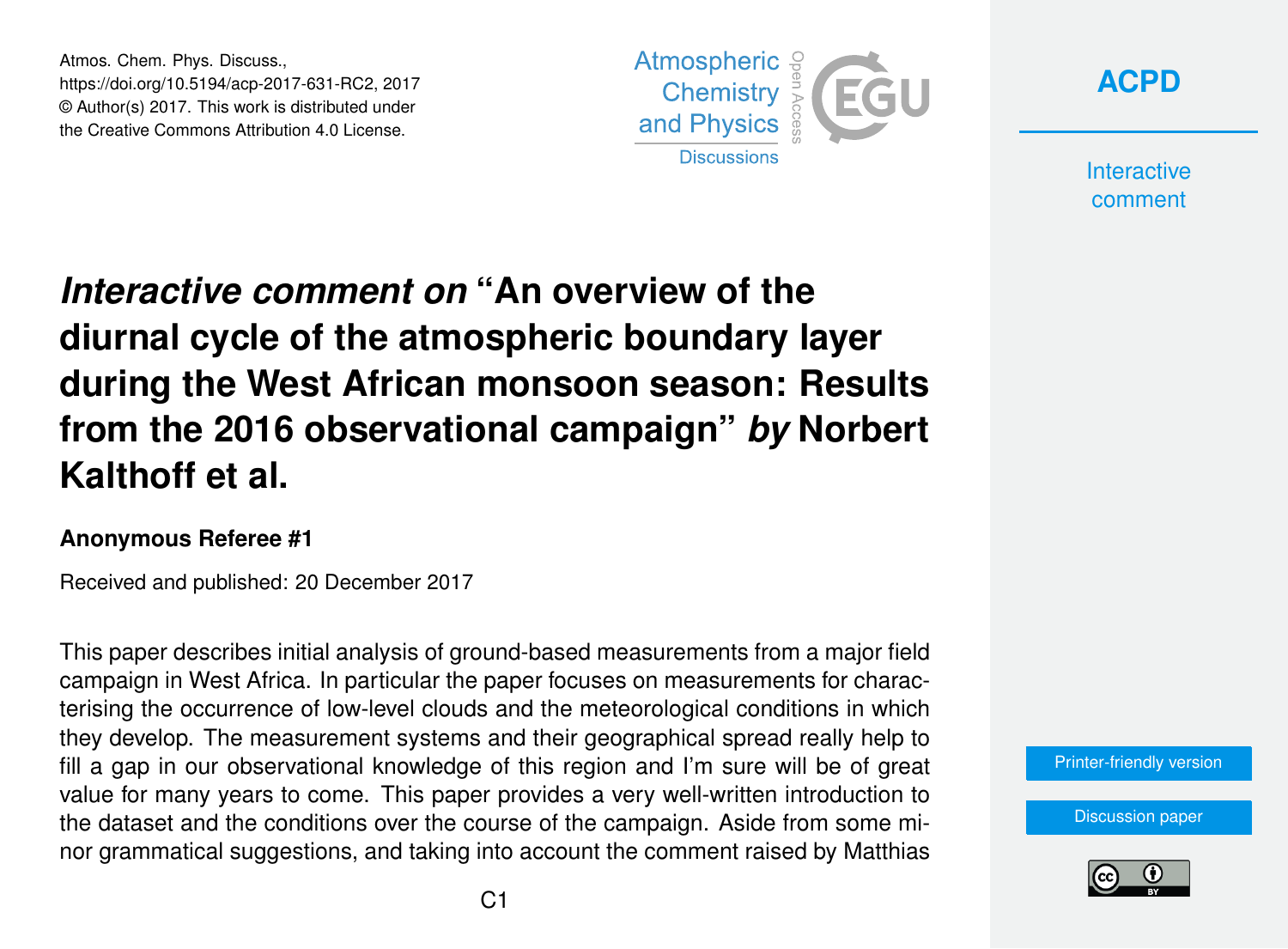Wiegner on the use of different ceilometers, I consider this paper publishable with only very minor technical corrections in ACP. This paper (and the associated field campaign) is an extremely welcome addition to the body of knowledge on West African meteorology.

Suggested edits (to improve readability):

## Page 2

L8 "high-quality observational data in this region have been lacking"

L 11 "latent heat release, and. . ."

L21 "occurs frequently"

L22 "unclear what role... play in nocturnal..."?

L26 "These previous studies"?

L40 "in the lowest kilometres..."

Page 3

L23 "to those which..."

L24 "are available from at least two of the supersites"

 $L:34$  "for the Kumasi site..."

Page 4

L7 "stratification, and to obtain"

L9 "lowest cloud layer which fulfils. . ."

Page 5

L3 "with height above the ground"

**[ACPD](https://www.atmos-chem-phys-discuss.net/)**

**Interactive** comment

[Printer-friendly version](https://www.atmos-chem-phys-discuss.net/acp-2017-631/acp-2017-631-RC2-print.pdf)

[Discussion paper](https://www.atmos-chem-phys-discuss.net/acp-2017-631)